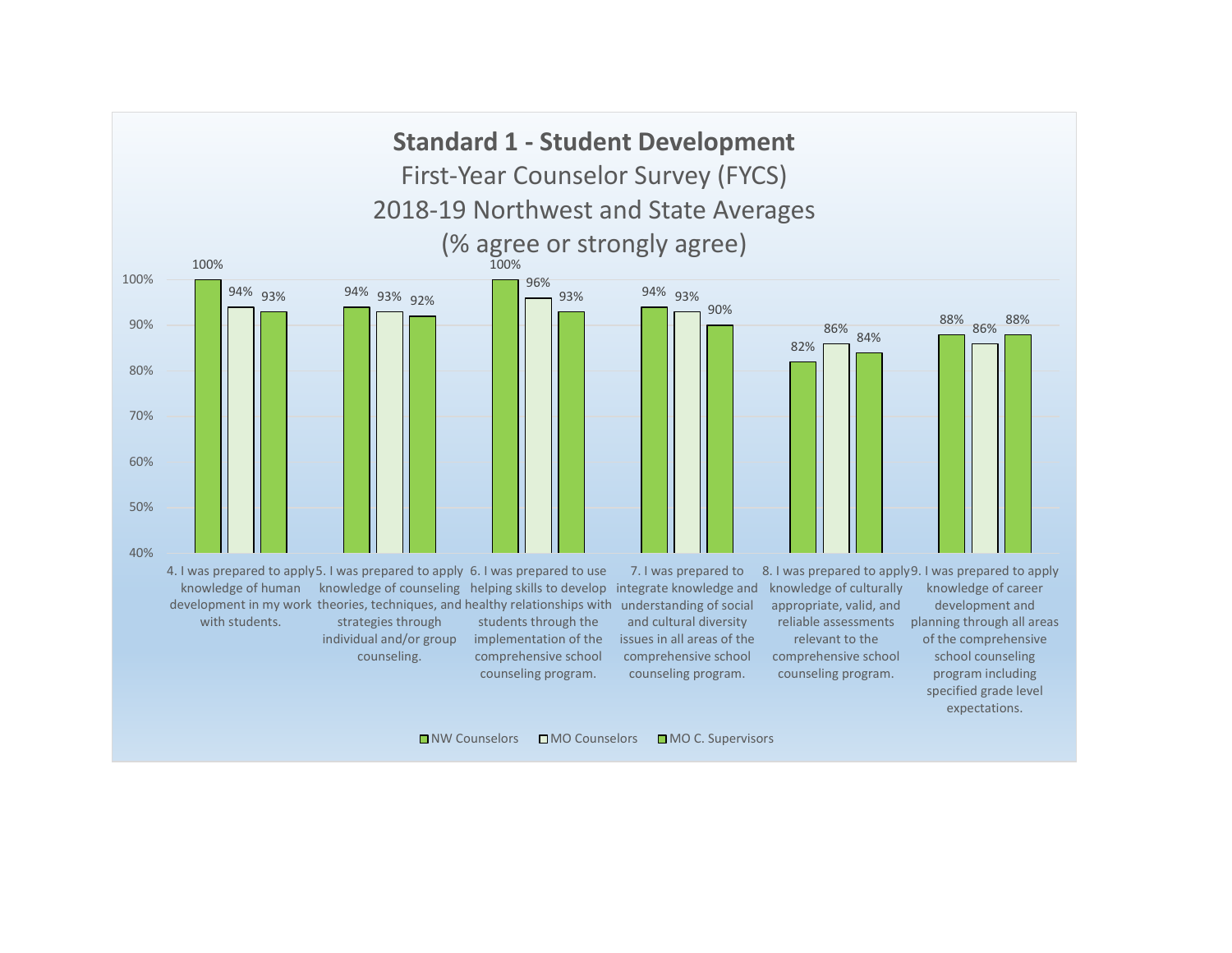88% 94% 100% 82% 66% 90% 80% 82% 80% 91% 89% 80% 40% 50% 60% 70% 80% 90% 100% 10. I was prepared to implement my knowledge and understanding of the structural components (philosophy, definition, faculties, advisory council, resources, budget, and staffing patterns) of the district's comprehensive school counseling program. 11. I was prepared to provide all students with developmentally appropriate knowledge and skills defined by grade level expectations. 12. I was prepared to integrate and utilize technology for the delivery and evaluation procedures to promote, plan, management of the comprehensive school counseling program. 13. I am able to use results-based design, implement, evaluate, and enhance a comprehensive school counseling program. **Standard 2 - Program Implementation** First-Year Counselor Survey (FYCS) 2018-19 Northwest and State Averages (% agree or strongly agree)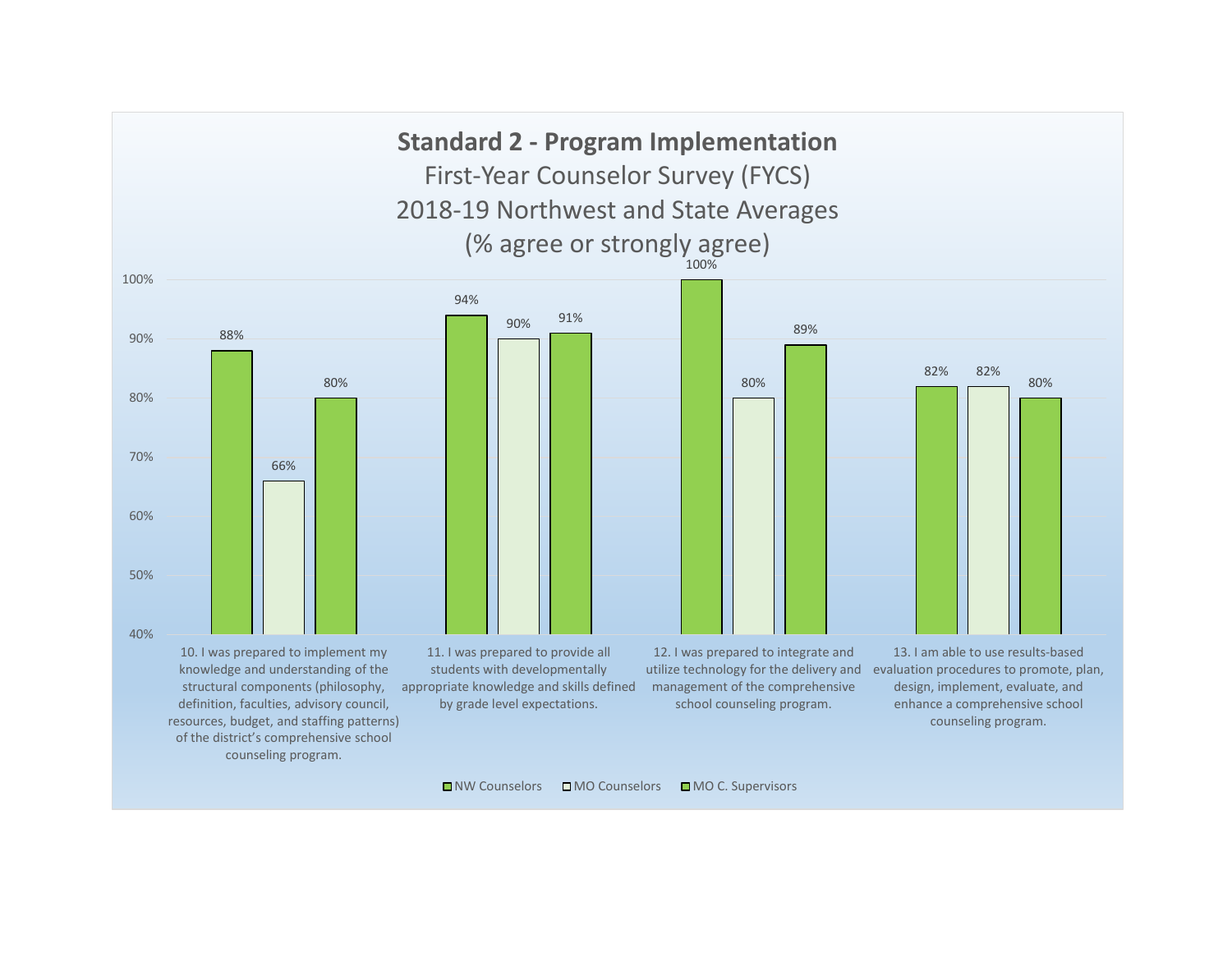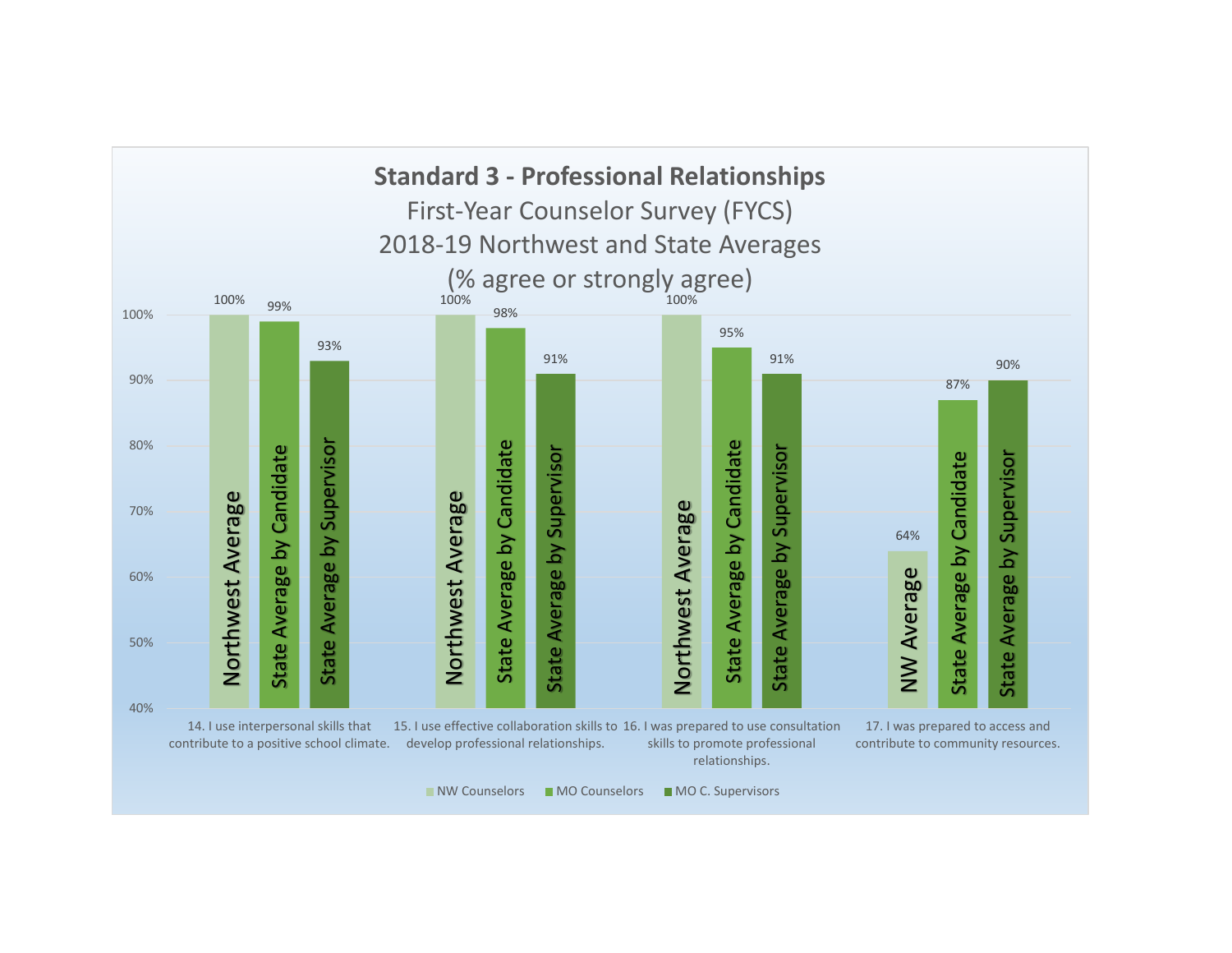